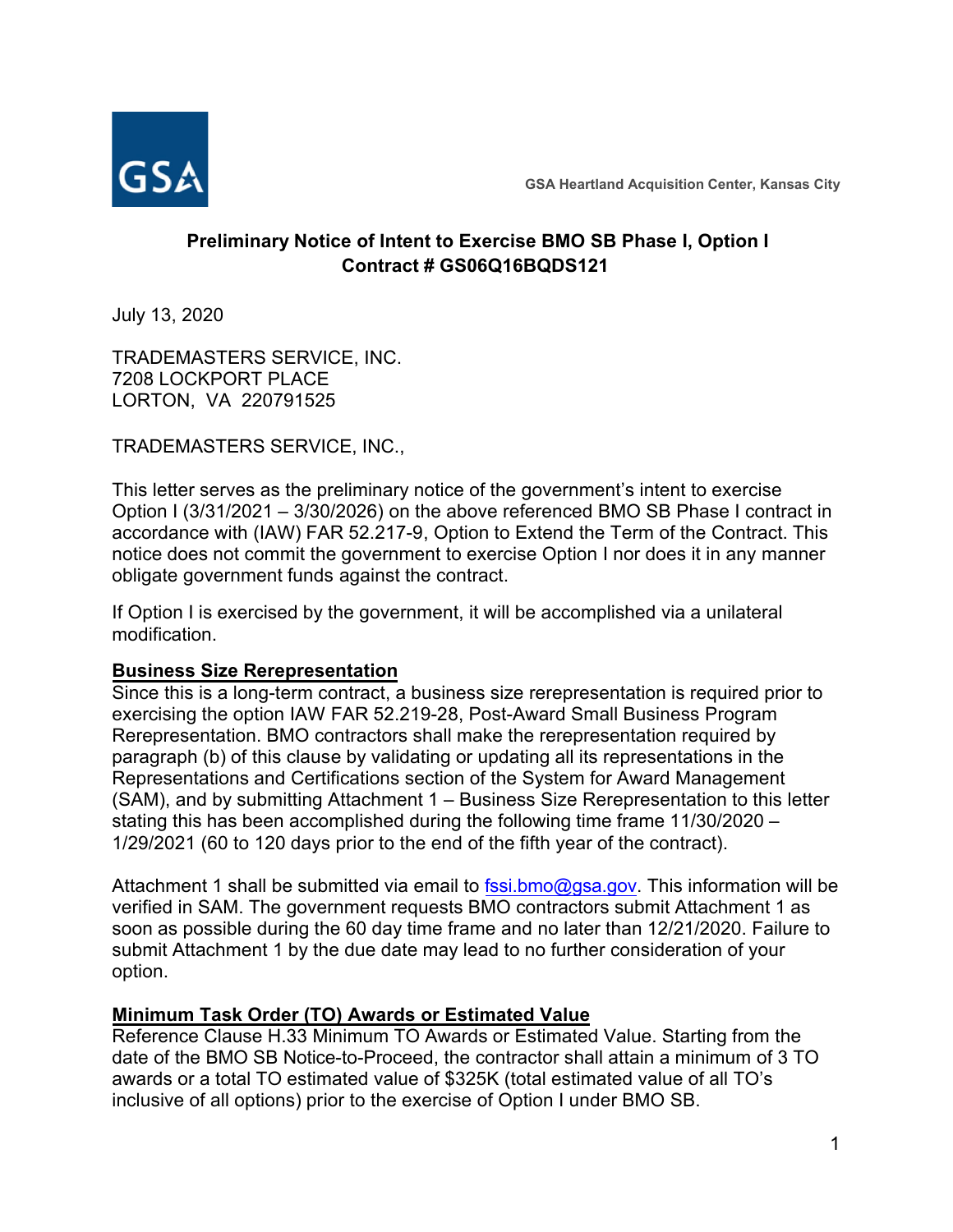Please advise whether your company has achieved the aforementioned thresholds by submitting Attachment 2 – Minimum TO Awards or Estimated Value.

Attachment 2 shall be submitted via email to  $f$ ssi.bmo@gsa.gov. This information will be verified in FPDS-NG, CPRM, and through customers. The government requests BMO contractors submit Attachment 2 as soon as possible and no later than 12/21/2020. BMO contractors shall provide an electronic copy of each TO Award listed when submitting Attachment 2. Failure to submit Attachment 2 by the due date may lead to no further consideration of your option.

IAW Clause H.33, failure to attain the expected number of TO awards or estimated value prior to exercise of Option I may result in a contractor being Off-Ramped.

BMO contractors that have NOT achieved the Minimum TO Awards or Estimated Value, shall submit a "BMO SB Phase I Option I - Business Plan" (BMO SB Business Plan) that addresses the following topics:

- Your company's efforts in generating and growing sales within the *Base Period* of this contract, to include: marketing efforts, identifying the opportunities your company has submitted TO proposals on, and challenges your company has experienced in obtaining TO awards.
- Your company's plan to generate and grow sales within *Option I* of this contract, if exercised, to include: specific steps your company is implementing to overcome the challenges experienced during the Base Period.

In the event BMO contractors are unable to provide material responses to the above two topics within a BMO SB Business Plan, then Option I may not be exercised.

The BMO SB Business Plan, *if applicable*, shall not exceed 3 letter-sized (8-1/2" X 11") pages, single spaced, 12-point font, with 1" margins, and shall be submitted via email to [fssi.bmo@gsa.gov.](mailto:fssi.bmo@gsa.gov) Similar to Attachment 2, the government requests BMO contractors submit the BMO SB Business Plan as soon as possible and no later than 12/21/2020. *If applicable*, failure to submit the BMO SB Business Plan by the due date may lead to no further consideration of your option.

IAW clause G.5 Option Determination, the option determination for each BMO contractor will be based on FAR 17.207 Exercise of Options. For those BMO contractors that did not achieve the Minimum TO Awards or Estimated Value, the BMO SB Business Plan will be additional information the government will consider in making the option determination.

## **Vertical On-Ramping**

BMO contractors who no longer certify as a SB may elect to be considered for placement on the corresponding BMO Unrestricted Phase I contract vehicle. Such BMO contractors must fulfill the criteria as described in Clause H.36.2 Vertical Contract OnRamping, and should inform the government soonest via email to [fssi.bmo@gsa.gov.](mailto:fssi.bmo@gsa.gov)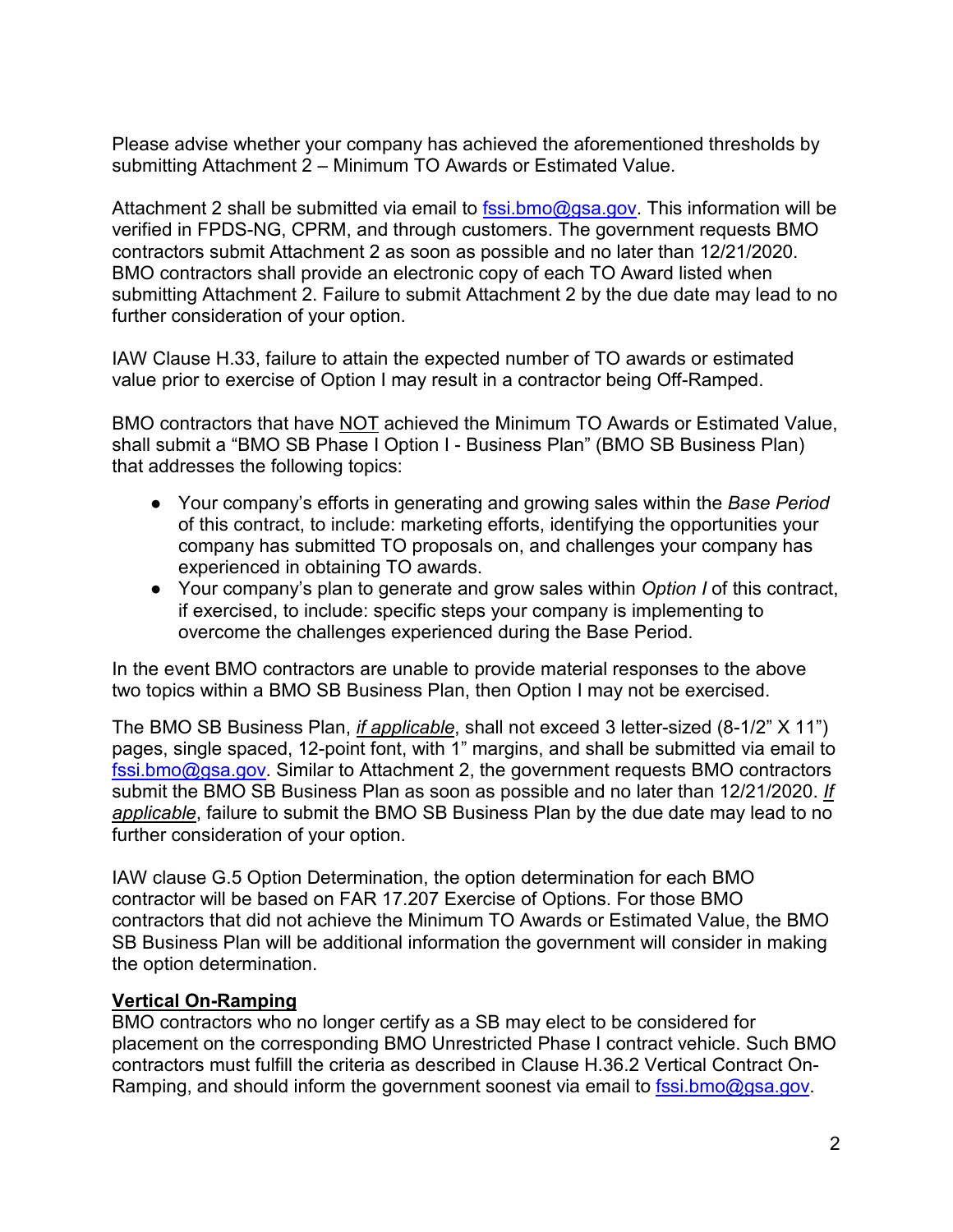Please confirm receipt of this letter via return email to [fssi.bmo@gsa.gov](mailto:fssi.bmo@gsa.gov) no later than 7/31/2020.

Sincerely,

J. Peterson

Jack L. Peterson Contracting Officer, BMO Phase I 816-337-9016, [fssi.bmo@gsa.gov](mailto:fssi.bmo@gsa.gov)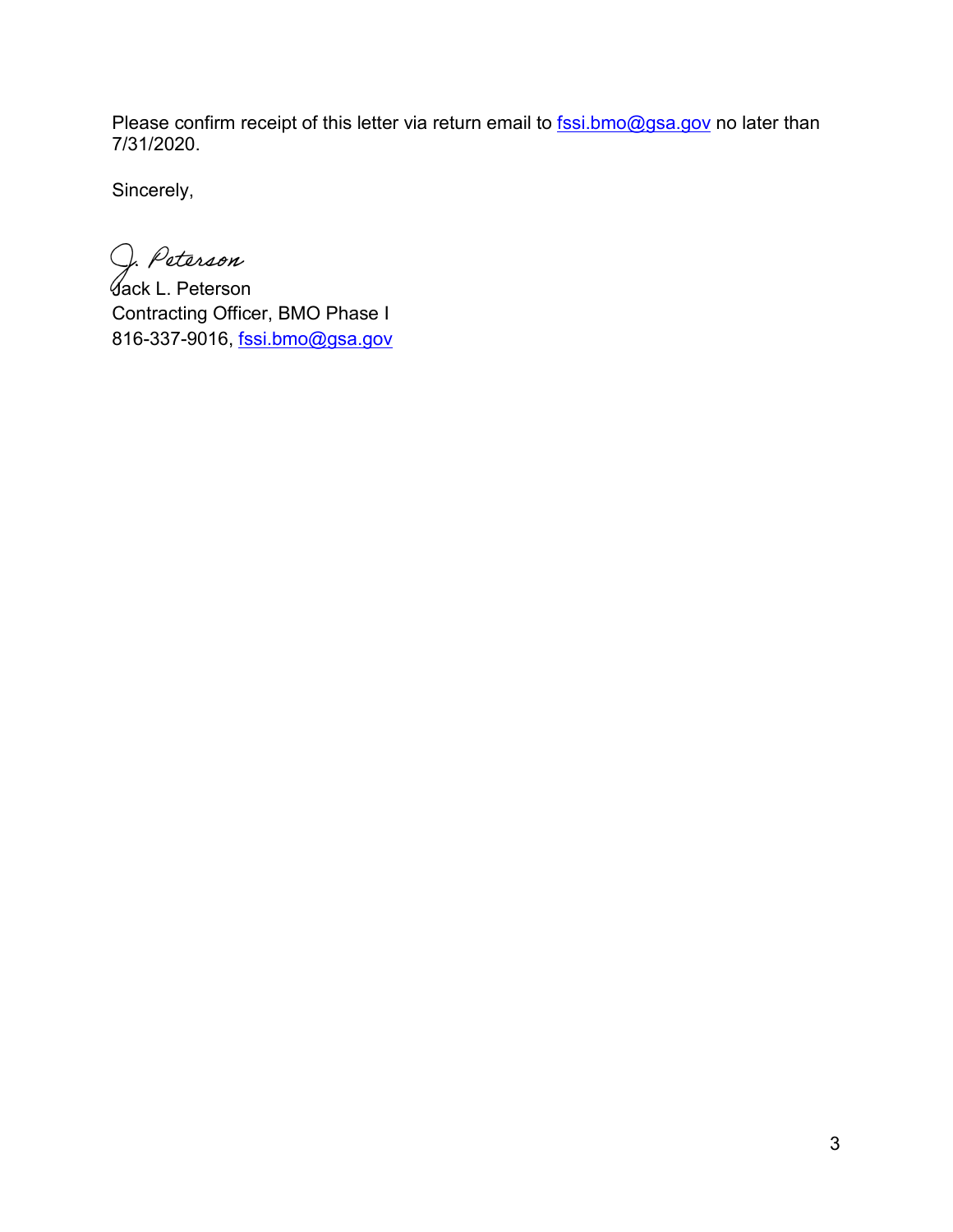#### Attachment 1 – Business Size Rerepresentation

Name of Contractor: DUNS: Contract #:

The North American Industry Classification System (NAICS) code and its current size standard for BMO SB are:

561210 Facilities Support Services \$41.5M

IAW 13 CFR 121.104 and NAICS 561210, the above referenced contractor is considered a/an *(mark "Yes" or "No" on each of the below designations)*:

|           | <b>Small Business</b>                                | Yes $\lceil \; \rceil$    | No [ ] |
|-----------|------------------------------------------------------|---------------------------|--------|
|           | 8(a)                                                 | Yes $\lceil \; \rceil$    | No [ ] |
|           | <b>HUBZone</b>                                       | Yes $[ ]$                 | No [ ] |
|           | <b>Woman Owned Small Business</b>                    | Yes $\lceil \ \rceil$     | No [ ] |
|           | <b>Veteran Owned Small Business</b>                  | Yes $\lceil \cdot \rceil$ | No [ ] |
|           | Service Disabled Veteran Owned Small Business Yes [] |                           | No [ ] |
| $\bullet$ | <b>Small Disadvantaged Business</b>                  | Yes $\lceil \ \rceil$     | No [ ] |
|           | <b>Other than Small Business</b>                     | Yes $\lceil \; \rceil$    | No [ ] |

I have updated the Representations and Certifications section within SAM (www.sam.gov) for the above referenced contractor.

Printed Name **Date Date** Signature Signature

Attachment 1 shall be submitted via email to **fssi.bmo@gsa.gov**. This information will be verified in SAM. The government requests BMO contractors submit Attachment 1 as soon as possible during the 60 day time frame and no later than 12/21/2020. Failure to submit Attachment 1 by the due date may lead to no further consideration of your option.